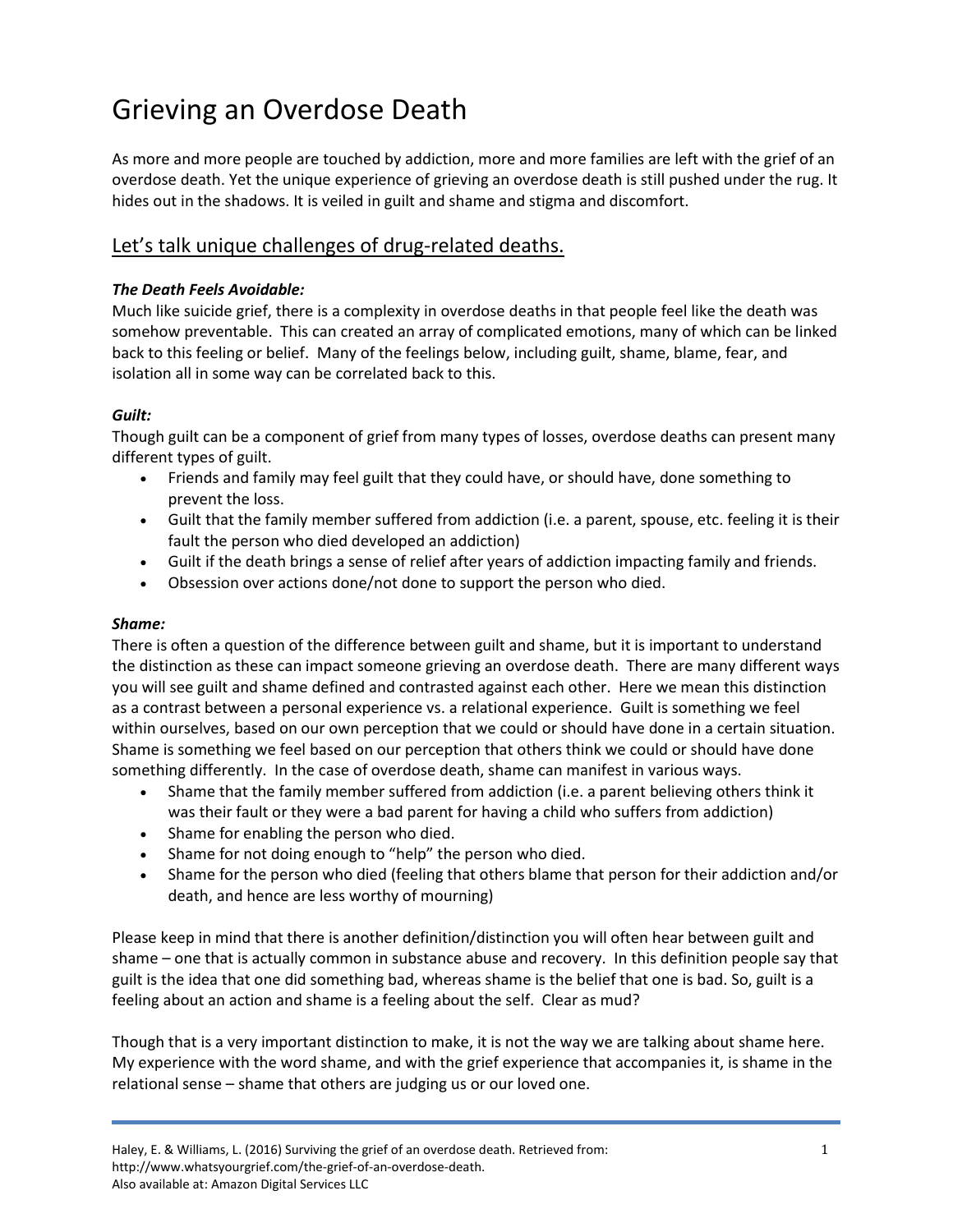## *Blame:*

Though there is little research around the grief experience of survivors of overdose deaths, the study by Feigelman, Jordan and Gorman (2011) found a greater incidence of blame among and between parents of children who died of drug related deaths (as well as those who had children die by suicide). This is both self-blame, as well as blame between friends and family members. Though this is the first US research to officially document this, it seems pretty darn intuitive if you have lost anyone to overdose or known people who have. Some common feelings that arise around blame are:

- Blame toward those who used drugs/alcohol with the person who died.
- Self-blame for the person developing an addiction.
- Self-blame for the person's death.
- Blame toward the person who died for their own death.
- Blame toward family members for not preventing the death.
- Obsession over actions done/not done to support the person who died.

In the Feigelman et al (2011) study, a tally of blame comments made to parents showed that 97%+ of blame comments were made in cases of suicide and overdose deaths, in contrast to 2-3% in cases of accidental deaths and 0% in cases of natural deaths. 64% of these comments were blame toward the child who died, with the remaining 36% of the comments blaming the parent. Nearly 50% of parents who lost a child to overdose or suicide reported blame comments being made by one or more of their significant others. It is easier and easier to understand why people don't speak up about addiction and overdose deaths, isn't it?!

## *Stigma and Isolation:*

Though we know addiction touches hundreds of thousands of families each year, the family and friends of those experiencing addiction often suffer in silence due to the feelings of stigma, guilt and shame. When someone dies from overdose this isolation often continues from reluctance to talk about the addiction. This can result in:

- Difficulty accepting the circumstances of the death (denial about drug involvement).
- Reluctance to openly discuss the cause of death.
- Reluctance to participate in support groups or counseling.
- Hesitance to seek support from friends and family members.

In the same Feigelman et al (2011) study, 50% of parents who lost a child to suicide or overdose deaths did not find the support that they expected from their significant others, contributing to feelings of isolation. People say stupid things to us all the time as grievers. Overdose deaths can bring out some of those especially terrible comments that drive us further into isolation. People make us feel this death is not as worthy of grief and mourning as other deaths, which throws it in the complicated category of disenfranchised grief.

## *Fear and Anxiety:*

Addiction is a devastating disease that is difficult to imagine if you have not experienced it within your family, friends, or community. I struggle writing this to even put it into words. It turns family members into strangers. It pins friends and family against one another. It devastates communities. Once someone has lost a family member to addiction anxieties can arise (or increase) and become consuming:

- Fear that other family members will start abusing substances.
- Fear that others who are already using substances will also overdose.
- Fear that others who are in recovery will relapse.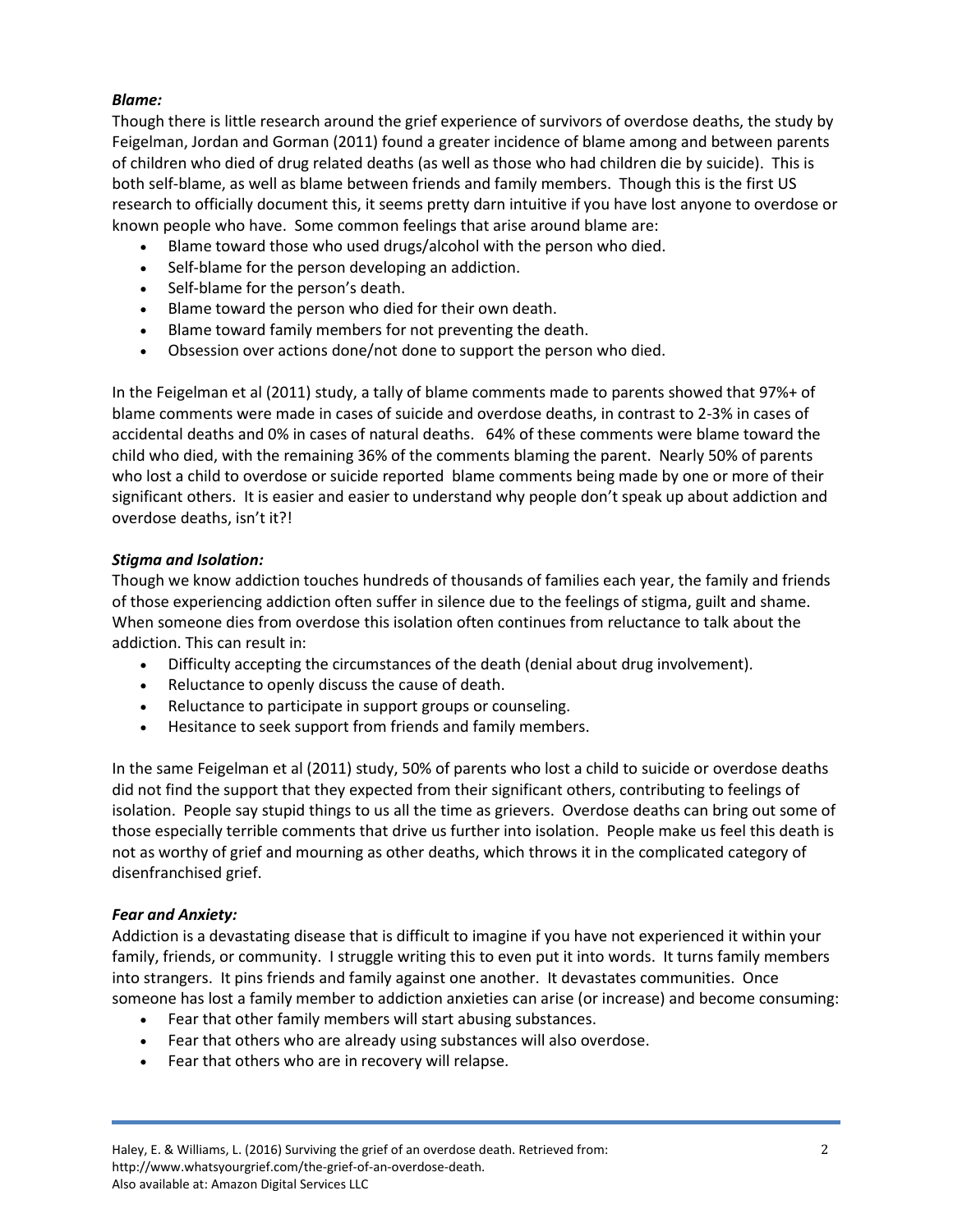All of these anxieties can lead to mistrust between surviving family members and friends. This anxiety can lead survivors to attempt to control those around them, trying to protect them from addiction and overdose. These anxieties and attempts at control can become consuming if not addressed.

# Strategies for Coping

## *Speak up:*

This doesn't have to be verbally, but find some way that you will express the emotions that come with addiction and drug-related death. Do you need to yell from the rooftops? No. You may not even be ready to talk about it at all. Maybe you will find writing, art, music or photography are a better form of expression for you. Maybe you will blog about it! But one way or the other, start working toward a place where you can express your feelings about the addiction and overdose. If you are looking for simple, subtle expression you can purchase a silver overdose awareness pin or simply wear something silver on the 31st.

Though finding a means of expression is about you, keep in mind that it will also help others. It is our collective silence that keeps us in this vicious cycle of feeling alone and maintaining stigma. I remember the first time someone told me they had someone in their family suffering from a heroin addiction. It was a co-worker at a job I had many years ago. She said it in passing, like she had no reason to be ashamed. Up until that moment I thought everyone kept addiction in their family a secret. More accurately, I actually just assumed that no one else I knew was experiencing addiction in their family! I remember telling her my own story and feeling an indescribable sense of relief to know that I was not alone and my family was not alone. I decided from that moment on that I would stop hiding and lying about addiction, because if I could bring one other person that same sense of relief and connection it was worth the shame and judgment I feared. Will this kind of open discussion be right for everyone? No way. But it works for me and I am overwhelmed with the number of people I learn have been touched by addiction and overdose just by being open and honest about it.

## *Understand Addiction:*

Most of us will always have some feelings of guilt and self-blame for the overdose deaths, and that is okay. Really. The difference in my feelings now from many years ago around overdose is that I have a far better understanding of addiction. In the spirit of nar-anon, al-anon, and Melody Beattie I have accepted that I am powerless over someone else's addiction. Though I shudder at every celebrity overdose death, it reminds me that all the money and love in the world still cannot always beat addiction. Does that belief dissolve all my guilt? Nope. Does it get rid of all the "what ifs"? Absolutely not. Does it change the fact that I believe that love and quality treatment can be life changing for someone suffering from addiction? No way. Grief and guilt are not rational, so we cannot reason them away. But this deeper understanding of addiction does help to keep my guilt in a normal, manageable, range rather than spiraling, obsessing, or becoming consumed by anxiety. It has helped me realize that much blame around addiction and overdose is misplaced. It has helped me feel empowered when I talk to others and address the myths and misconceptions about addiction and overdose.

## *Stand-up For Yourself:*

As Feigleman et al (2011) suggest, "openly challeng[ing] unhelpful but well-intentioned efforts among intimate associates may help these survivors to establish more supportive environments for their healing among their families and friends". We have this tendency to shy away from telling people when their well-intentioned comments are not helpful. We let the comments slide, though we may ruminate about them later. If you are not feeling supported by the comments of friends and family, tell them! They may not realize that their well-intentioned words or actions are not helpful.